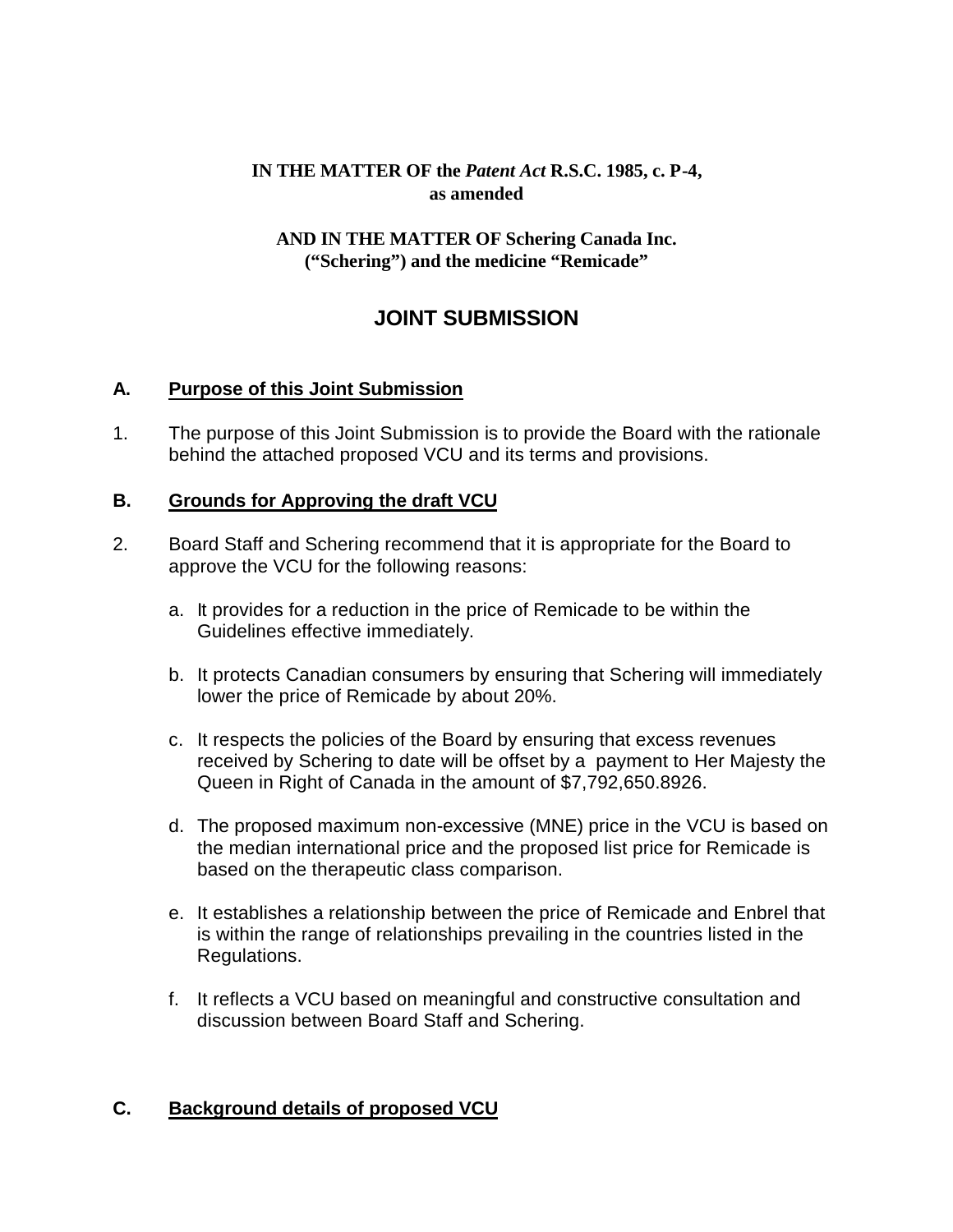- 3. Schering will lower the list price of Remicade from \$1150.00 to \$940.00 per vial.
- 4. The MNE price for Remicade for 2003 will be \$909.5094 per vial.

This price is calculated using the median international price established for the introductory period July to December 2001, and applying the CPI factors for 2002 and 2003.

| July to Dec. 2001 | \$875.3700 |
|-------------------|------------|
| 2002              | \$895.5035 |
| 2003              | \$909.5094 |

The above result occurs in the course of the application of the Guidelines. The maximum non-excessive price in the introductory period establishes the benchmark price. Following this period, a patentee's average transaction price would be presumed to be excessive if it exceeds the benchmark price adjusted for changes in the Consumer Price Index.

- 5. The proposed \$940.00 list price is calculated based on a Therapeutic Class Comparison (TCC) using Enbrel as the comparator. For the purposes of the negotiated solution, both parties have agreed on the following:
	- a. that the average person weighs 70 kg;
	- b. that there could be a number of ways to calculate a therapeutic class comparison;
	- c. that the starting dose set out in the product monograph is 3 mg/kg and that there is now anecdotal evidence that approximately 50% of individuals may require a modification to the starting dose (either in terms of increased dosing, increased frequency or both);
	- d. that the use of the maintenance dose for comparison purposes as per paragraph 10.2 of the Compendium of Guidelines, Policies and Procedures is appropriate;
	- e. that the number of vials used per treatment depends on a number of factors (e.g. weight, response). Board Staff had been of the view that on average 3 vials per treatment were used. Schering was of the view that on average 2 vials per treatment were used. Based on current information available regarding starting dose, the following was agreed upon as an appropriate TCC: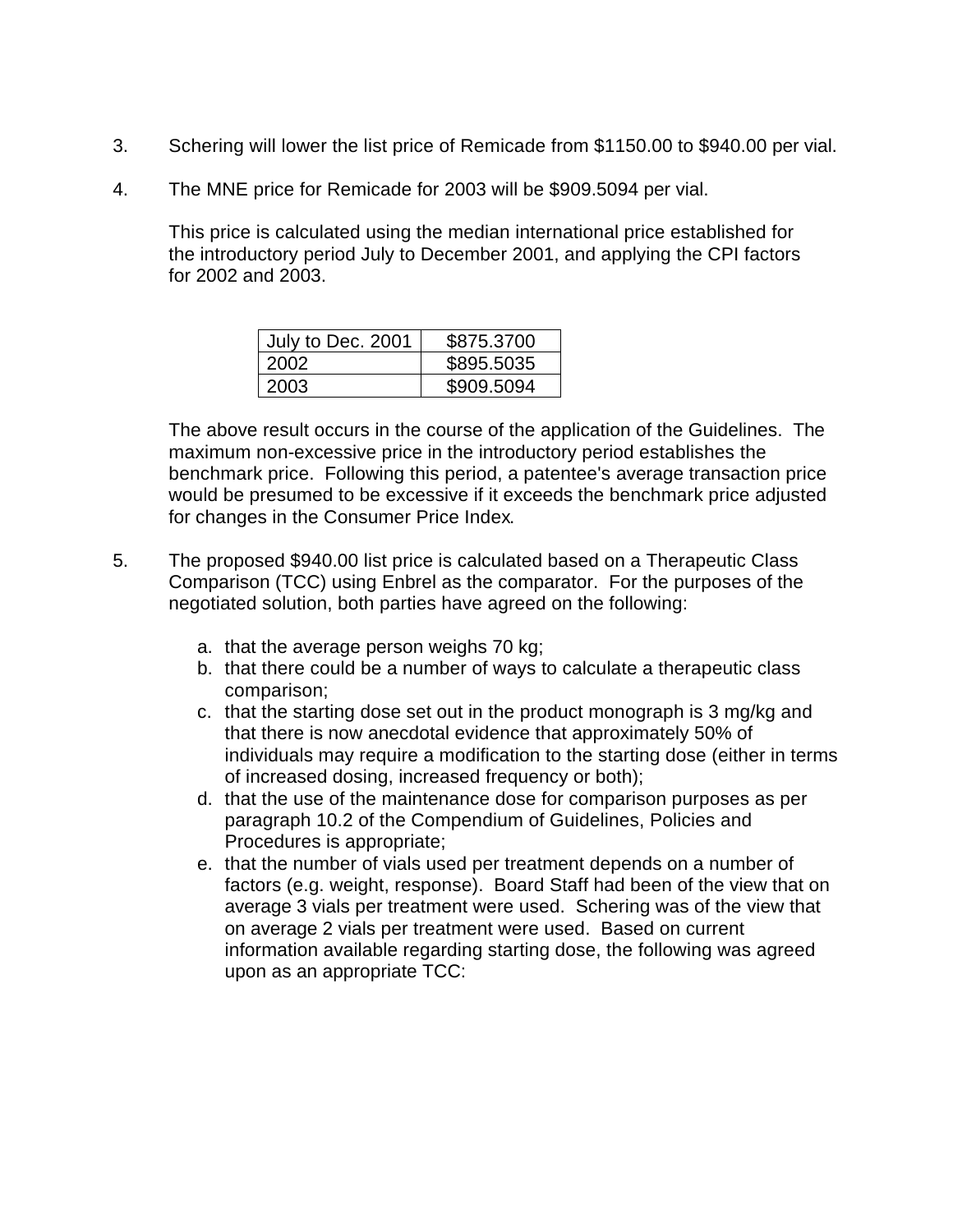|                                            | number of vials<br>per treatment | distribution | number of vials for<br>maintenance per |
|--------------------------------------------|----------------------------------|--------------|----------------------------------------|
|                                            |                                  |              | vear                                   |
| 3 mg/kg                                    | 2.1 vials                        | 50%          | 13.65                                  |
| 5 mg/kg                                    | 3.5 vials                        | 50%          | 22.75                                  |
| Average number of vials per year 18.2      |                                  |              |                                        |
| Average number of vials per treatment 2.8* |                                  |              |                                        |

\*The maintenance dose is calculated as requiring on average 6.5 treatments over the period of a year. The average number of vials per treatment, 2.8, is calculated by dividing the average number of vials per year (18.2) by the average number of treatments per year (6.5).

Based on the above and the comparable dosing of Enbrel (25 mg twice a week), following is the cost of therapy using the proposed list price for Remicade:

|        | REMICADE                                                              |
|--------|-----------------------------------------------------------------------|
|        | 2.8 vials x 6.5 treatments/yr x $$940.00 = $17,108$ (\$46.87 per day) |
| ENBREL |                                                                       |
|        | 50 mg x 52 weeks $x $165.00 = $17,160$ (\$47.02 per day)              |

- 6. This VCU reflects a negotiated solution based on open dialogue and frank discussion on behalf of both parties and incorporates elements that are fundamental to their positions:
	- The maximum non-excessive (MNE) price has been established based on the median international price at the time of introduction of Remicade, as advocated by Board Staff.
	- The proposed list price has been established based on the Therapeutic Class Comparison for the use of Remicade in RA as advocated by Schering.
- 7. In light of all the above, and without prejudice to the positions of Board Staff and Schering with respect to the application of the Guidelines, both parties consider that it is appropriate to apply the method described above for calculating the MNE price for Remicade.
- 8. The above approach ensures that the ratio of the prices of Remicade and Enbrel in Canada is within the range of the ratios of the prices for these drug products in the comparator countries.
- 9. Schering will offset excess revenues it may have received from the sale of Remicade by making a payment in the amount of \$7,792,650.8926.